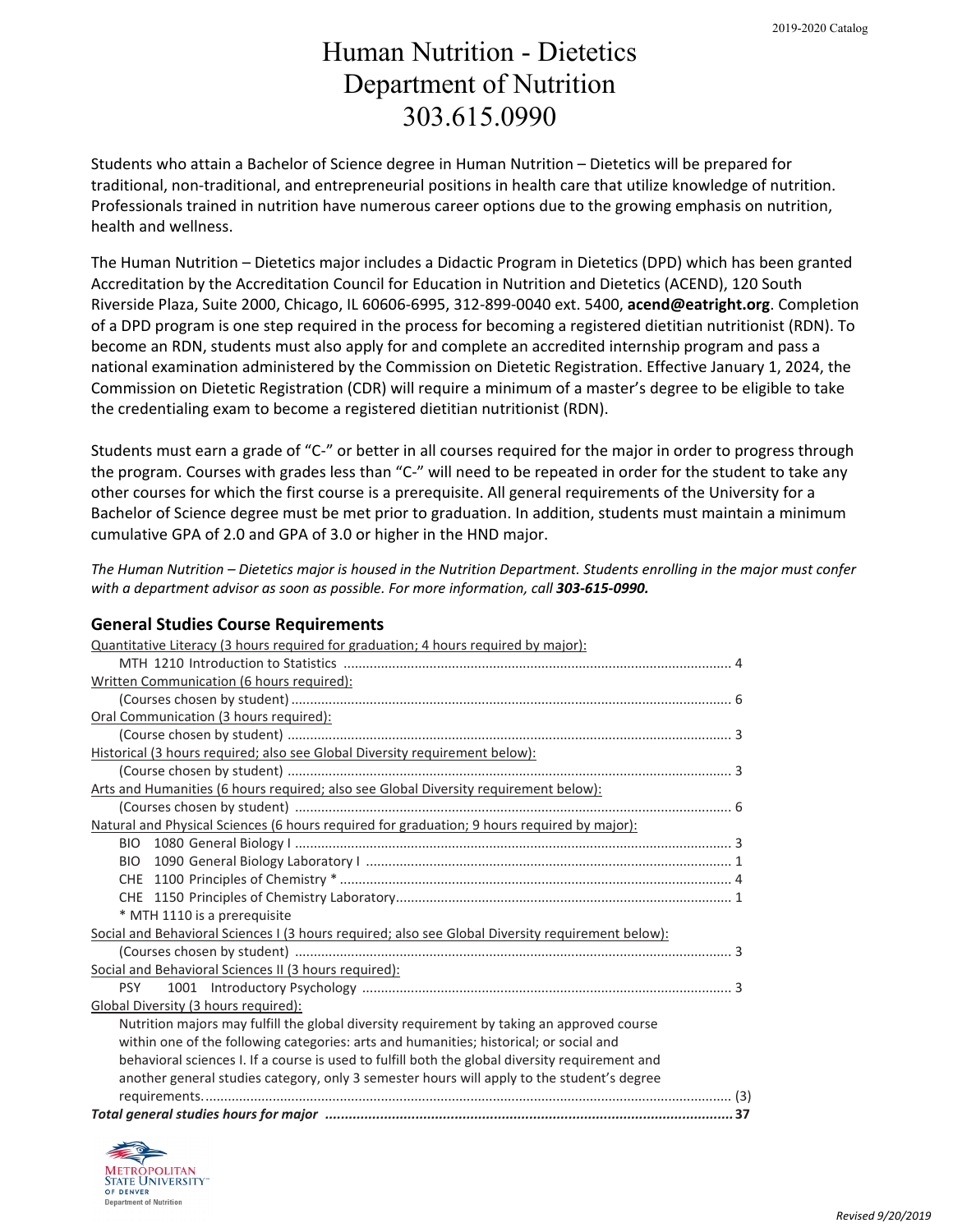#### **Human Nutrition – Dietetics Major for Bachelor of Science**

| <b>BIO</b>                                                                                                                                                                                                                     | 2310  |                                                                            |  |  |
|--------------------------------------------------------------------------------------------------------------------------------------------------------------------------------------------------------------------------------|-------|----------------------------------------------------------------------------|--|--|
| <b>BIO</b>                                                                                                                                                                                                                     | 2320  |                                                                            |  |  |
| <b>CHE</b>                                                                                                                                                                                                                     | 2100  |                                                                            |  |  |
| <b>CHE</b>                                                                                                                                                                                                                     | 2150  |                                                                            |  |  |
| <b>HCM</b>                                                                                                                                                                                                                     | 3150  |                                                                            |  |  |
| <b>NUT</b>                                                                                                                                                                                                                     | 1800  |                                                                            |  |  |
| <b>NUT</b>                                                                                                                                                                                                                     | 2040  |                                                                            |  |  |
| <b>NUT</b>                                                                                                                                                                                                                     | 3150  |                                                                            |  |  |
| <b>NUT</b>                                                                                                                                                                                                                     | 3160  |                                                                            |  |  |
| <b>NUT</b>                                                                                                                                                                                                                     | 3300* |                                                                            |  |  |
| <b>NUT</b>                                                                                                                                                                                                                     | 3400  |                                                                            |  |  |
| <b>NUT</b>                                                                                                                                                                                                                     | 3500  |                                                                            |  |  |
| <b>NUT</b>                                                                                                                                                                                                                     | 3700  |                                                                            |  |  |
| <b>NUT</b>                                                                                                                                                                                                                     | 4200  |                                                                            |  |  |
| <b>NUT</b>                                                                                                                                                                                                                     | 4210  |                                                                            |  |  |
| <b>NUT</b>                                                                                                                                                                                                                     | 4700  |                                                                            |  |  |
| <b>NUT</b>                                                                                                                                                                                                                     | 4720  | Pre-Professional Seminar in Nutrition and Dietetics (Senior Experience)  3 |  |  |
| <b>NUT</b>                                                                                                                                                                                                                     | 4750  |                                                                            |  |  |
| <b>RST</b>                                                                                                                                                                                                                     | 1550  |                                                                            |  |  |
| <b>RST</b>                                                                                                                                                                                                                     | 2550  |                                                                            |  |  |
| <b>RST</b>                                                                                                                                                                                                                     | 3550  |                                                                            |  |  |
| <b>RST</b>                                                                                                                                                                                                                     | 3600  |                                                                            |  |  |
|                                                                                                                                                                                                                                |       |                                                                            |  |  |
| * This course satisfies the Multicultural Requirement and is also a required course                                                                                                                                            |       |                                                                            |  |  |
| La contrata constantino de la contrata della contrata della contrata della contrata della contrata della contrata della contrata della contrata della contrata della contrata della contrata della contrata della contrata del |       |                                                                            |  |  |

*for this major.*

#### **What Can I do with A Bachelor's Degree in NUTRITION?**

**CLINICAL:** Work to safeguard health and change nutrition behaviors in settings such as hospitals, clinics, nursing homes, diabetes care clinics, and exercise and fitness centers

**PUBLIC HEALTH NUTRITION:** Work to safeguard the health of groups of people by working in federal, state, and local government agencies, such as Peace Corps and WIC or private public health programs

**FOOD SERVICE MANAGEMENT:** Provide leadership in hospitals, schools, and restaurants through menu development and planning, budgeting, purchasing, and management

**INDUSTRY:** Work with food and nutrition-oriented companies to formulate new food products, develop marketing campaigns, and provide health programs

**CONSULTING:** Build your own health and nutrition business providing nutritional counseling, education and programming, writing and communications

**TEACHING:** Provide nutrition education in community, wellness, school and healthcare settings.

#### **For more information, go to www.msudenver.edu/nutrition or schedule an appointment with a nutrition advisor 303.615-0990**